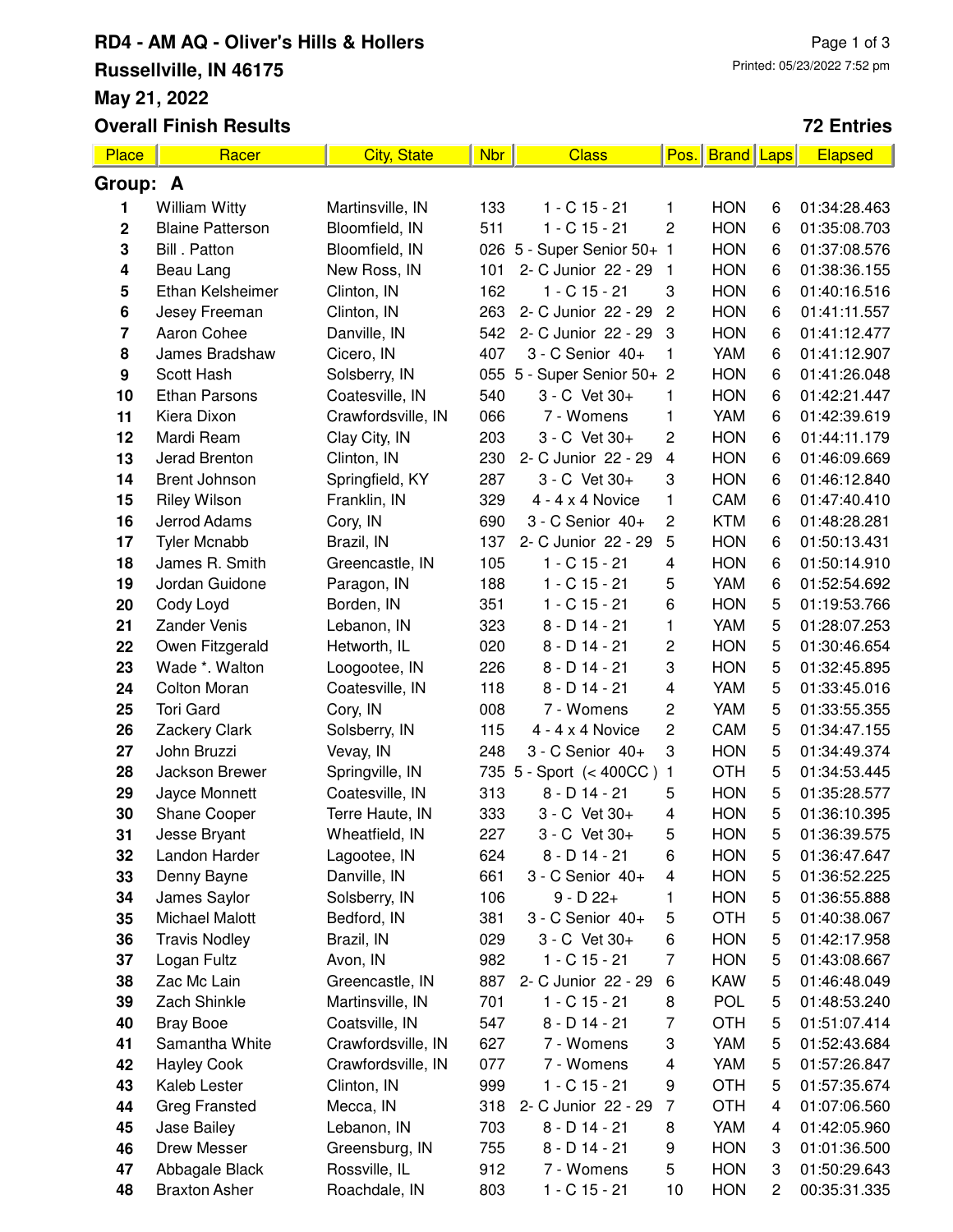# **RD4 - AM AQ - Oliver's Hills & Hollers Russellville, IN 46175 May 21, 2022**

### **72 Entries**

| <b>Place</b> | Racer                     | <b>City, State</b> | <b>Nbr</b> | <b>Class</b>             | Pos.                  | <b>Brand</b>   Laps |                | <b>Elapsed</b> |  |
|--------------|---------------------------|--------------------|------------|--------------------------|-----------------------|---------------------|----------------|----------------|--|
| Group: A     |                           |                    |            |                          |                       |                     |                |                |  |
| 49           | Ethan Hendrix             | Marshall, IL       | 108        | $8 - D$ 14 - 21          | 10                    | <b>HON</b>          | $\overline{2}$ | 00:39:22.630   |  |
| 50           | Justin Bradshaw           | Cicero, IN         | 408        | $8 - D$ 14 - 21          | 11                    | <b>KAW</b>          | $\overline{2}$ | 00:39:46.120   |  |
| 51           | Jake Layer                | Brazil, IN         | 355        | $4 - 4 \times 4$ Novice  | 3                     | CAM                 | 2              | 00:39:54.798   |  |
| 52           | Trentin Asher             | Roachdale, IN      | 178        | $8 - D$ 14 - 21          | 12                    | <b>HON</b>          | 2              | 00:40:09.450   |  |
| 53           | <b>Brandon Nicholson</b>  | Ellettsville, IN   | 041        | 5 - Sport $(< 400CC$ ) 2 |                       | <b>HON</b>          | $\overline{2}$ | 00:44:34.121   |  |
| 54           | <b>Faith Flaurr</b>       | Crawfordsville, IN | 424        | 7 - Womens               | 6                     | YAM                 | $\overline{2}$ | 01:27:19.322   |  |
| 55           | <b>Braeson Woods</b>      | Ladoga, IN         | 808        | 10 - School Boy          | $\mathbf{1}$          | <b>HON</b>          | $\overline{2}$ | 01:30:36.625   |  |
| 56           | Neal Yoder                | San Pierce, IN     | 309        | $9 - D 22 +$             | $\mathbf{2}^{\prime}$ | <b>HON</b>          | 2              | 01:34:48.247   |  |
| 57           | Cole Ponton               | Elletsville, IN    | 103        | $8 - D$ 14 - 21          | 13                    | <b>YAM</b>          | 1              | 00:19:07.150   |  |
| 58           | <b>Maddison Patterson</b> | Bloomfield, IN     | 211        | 7 - Womens               | $\overline{7}$        | YAM                 | 1              | 00:34:12.696   |  |
| <b>DNF</b>   | Courtney Claycomb         | Crawfordsville, IN | 112        | 7 - Womens               | <b>DNF</b>            | <b>HON</b>          | $\Omega$       | 00:00:00.000   |  |
| <b>DNF</b>   | <b>Blaine Crane</b>       | Crawfordsville, IN | 550        | $8 - D$ 14 - 21          | <b>DNF</b>            | YAM                 | $\Omega$       | 00:00:00.000   |  |
| <b>DNF</b>   | Ross Lynas                | Bloomington, IN    | 561        | $5 - Sport \leq 400CC$   | <b>DNF</b>            | <b>HON</b>          | 0              | 00:00:00.000   |  |
| <b>DNF</b>   | Dominick Mercer           | Martinsville, IN   | 223        | $1 - C$ 15 - 21          | <b>DNF</b>            | <b>OTH</b>          | 0              | 00:00:00.000   |  |
| <b>DNF</b>   | Cameron Schwartz          | Greensburg, IN     | 593        | $8 - D$ 14 - 21          | DNF                   | <b>OTH</b>          | 0              | 00:00:00.000   |  |
| <b>DNF</b>   | <b>Waylon Witty</b>       | Martinsville, IN   | 220        | $8 - D$ 14 - 21          | DNF                   | <b>YAM</b>          | 0              | 00:00:00.000   |  |